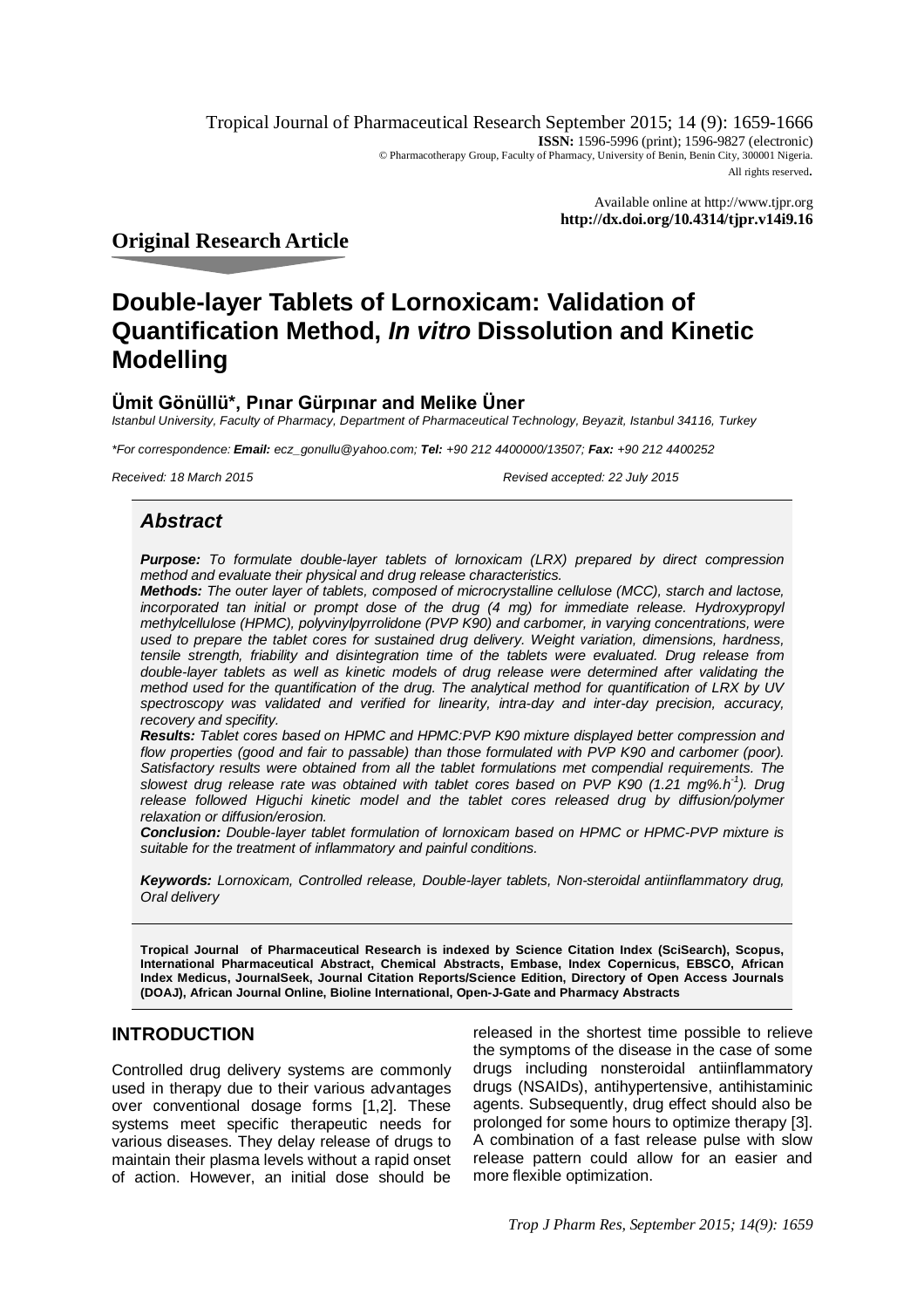Double-layer and multilayer tablets have been developed to achieve biphasic release of drugs to obtain quick followed by slow drug release patterns [4]. A tablet core providing sustained drug release which is coated with a fastdisintegrating outer layer by compression describes a double-layer tablet [5,6]. This kind of system leads to a maximum relief quickly via the initial burst of the coating layer. Drug release is followed by a sustained release phase to avoid repeated administration. It is also possible to produce this system by conventional methods including direct compression method which is more acceptable by the industry.

Lornoxicam (LRX) is a NSAID from oxicam family which has analgesic, anti-inflammatory and antipyretic properties. Its mean plasma half-life has been reported as 3-4 h [7,8]. LRX was thought to display its effects by inhibition of cyclooxygenase (COX) isoenzymes and thus to inhibit prostaglandin synthesis from arachidonic acid. LRX is used as an alternative drug to opioid analgesics or as a supportive medicament in the treatment of postoperative pains. Its analgesic activity is comparable to those of opioids. Peak plasma concentration of LRX is reached in 2 h after oral administration. It is administered as 2-3 divided doses daily.

The aim of this study was to design LRX doublelayer tablets composed of a outer layer and core containing 4 mg initial dose and 12 mg maintaining dose, respectively. Thus, the bioavailability of LRX would be able to increase with double-layer tablets. Patient compliance could be improved when possible side effects of LRX could be minimized. For this purpose, compression characteristics and physical properties of double-layer tablets were investigated.

## **EXPERIMENTAL**

#### **Materials**

Lornoxicam (LRX) was kindly provided from Abdi İbrahim İlaç A.Ş. (Turkey). Carbomer (Carbopol® 971P NF) was obtained from Lubrizol (U.S.A.). HPMC (Methocel® K15 Premium EP) and Starch® 1500 were thankfully presented by Colorcon (England). PVP K90 (Povidone® K90) was purchased from Sigma-Aldrich (Germany) Lactose anhydrous (DMV, The Netherlands), Avicel Type PH-102 (Selectchemie AG, Switzerland) and magnesium stearate (Prever, Italy) were thankfully provided from Liba Laboratuarları A.Ş. (Turkey). All other chemicals were of analytical grade.

#### **Preparation of double-layer tablets**

The composition of 250 mg lornoxicam doublelayer tablets are shown in Table 1. One hundred milligram tablet cores containing 12 mg LRX were compressed using a hydrolic press (Yeniyurt, Turkey) equipped with 7.9 mm diameter flat punch under 13790 kPa force. They were coated with an outer layer containing the initial dose of LRX (4 mg). Then double-layer tablets containing tablet cores and 150 mg outer layer were compressed using a 10 mm flat puch under 13790 kPa force. Thus, the total LRX content of double-layer tablets were 16 mg.

#### **Physical characterization of tablets**

Carr's index (CI) (compessibility %) and Hausner ratio of powders composing tablet cores and outer layer of double-layer tablets each before compression were determined [9,10].

| <b>Tablet</b> | Double-layer tablet (250 mg)        |                           |                |               |               |                          |                          |                              |                           |  |
|---------------|-------------------------------------|---------------------------|----------------|---------------|---------------|--------------------------|--------------------------|------------------------------|---------------------------|--|
| ingredient    | <b>Outer layer</b><br>(% in 150 mg) | Tablet core (% in 100 mg) |                |               |               |                          |                          |                              |                           |  |
|               |                                     | core<br>HPMC-1            | core<br>HPMC-2 | core<br>PVP-1 | core<br>PVP-2 | core                     | core                     | core<br>Ca-1 Ca-2 HPMC-PVP-1 | core<br><b>HPMC-PVP-2</b> |  |
| <b>LRX</b>    | 2.67                                | 12                        | 12             | 12            | 12            | 12                       | 12                       | 12                           | 12                        |  |
| <b>HPMC</b>   | $\overline{\phantom{a}}$            | 15                        | 20             | ٠             |               |                          | $\overline{\phantom{a}}$ | 10                           | 15                        |  |
| PVP K90       | -                                   | $\overline{\phantom{0}}$  | ٠              | 5             | 10            | $\overline{\phantom{0}}$ | ٠                        | 5                            | 5                         |  |
| Carbomer      |                                     | $\overline{\phantom{0}}$  | ٠              | ۰             | -             | 15                       | 20                       | $\blacksquare$               | $\overline{\phantom{0}}$  |  |
| Avicel        | 40.67                               | 73                        | 68             | 83            | 78            | 73                       | 68                       | 73                           | 68                        |  |
| Starch        | 10                                  |                           |                |               |               |                          |                          |                              |                           |  |
| Lactose       | 46.67                               |                           |                | -             |               |                          |                          |                              | $\overline{\phantom{0}}$  |  |

**Table 1:** Composition (%) of double-layer tablets

*Magnesium stearate (0.1 %) was added to both layers of the tablets*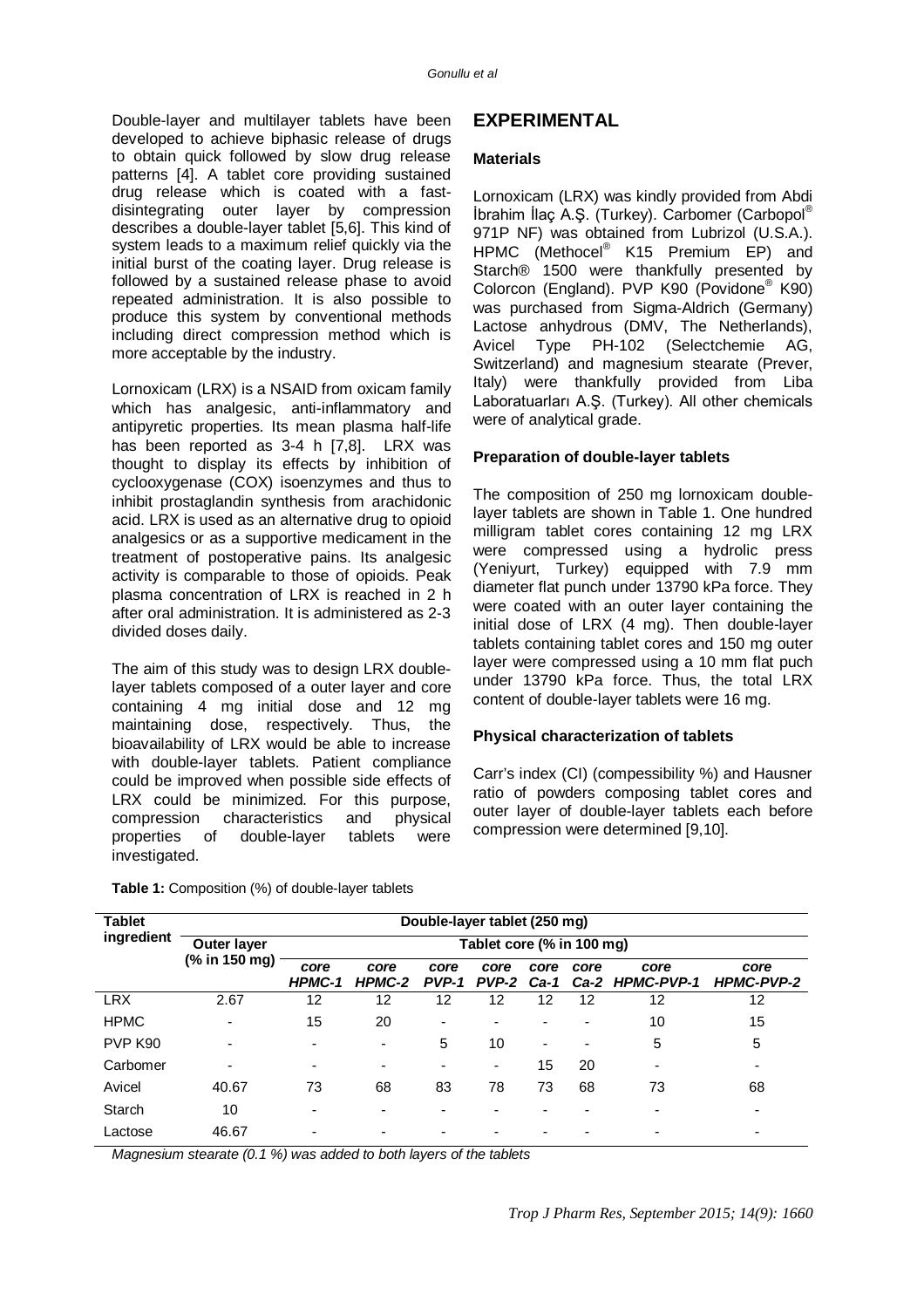For this purpose, 10 g powder was poured freely into a 25 mL measuring cylinder and bulk volume  $(V_{\rm B})$  was determined. Packed volume  $(V_{\rm P})$  was obtained by tapping the powder 1250 times in a packed density apparatus (Erweka SVM 202, Germany). Thus, CI and Hausner ratio of samples were calculated using the following equations via bulk  $(D_B)$  and packed  $(D_P)$ densities:

D<sup>B</sup> = 10/V<sup>B</sup> ................................................. (1)

D<sup>P</sup> = 10/V<sup>P</sup> ................................................ (2)

CI = [D<sup>P</sup> –DB/DP] × 100 .............................. (3)

Hausner ratio = DP/D<sup>B</sup> .............................. (4)

Several parameters were also determined for physical characterization of tablets [9,10]. Weight variation, friability %, hardness and *in vitro* release characteristics were determined in tablet cores and double-layer tablets. Swelling and erosion behaviours of tablet cores, and disintegration time of double-layer tablets were determined. For this purpose, 20 tablets were used for determination of weight variation using a balance (Denver Instrument). Friability % was determined by using 20 tablets in an Erweka TA-220 friabilitor (Germany) for 4 min at 25 rpm. Hardness of tablets was tested on 10 tablets using a Dr. Schleuniger Pharmaton 8M hardness tester (Switzerland). The same hardness tester was used for measuring diameter and thickness of the same tablets. Then, tensile strength (T) was calculated from the fracture of tablets by diametral compression as described in equation 5 [11,12],

T = 2P/πDt ...................................... (5)

where P is the applied load, and D and t represent the applied diameter and thickness of the tablet, respectively.

Disintegration time of outer layers of double-layer tablets was determined on 6 tablets in 750 mL 0.1 N HCl solution at 37  $\pm$  0.5 °C constant temperature according to the method reported in USP 32. For this purpose, a Sotax DT2 disintegration apparatus (Switzerland) was used.

#### **Validation of analytical method for quantification of LRX**

Phosphate buffer solution at pH 7.4 (PBS pH 7.4) was decided to be used as the dissolution medium for *in vitro* release experiments since intestine is the main track for absorption of drugs in oral modified release dosage forms. Thus, the

analytical method for quantification of drug by UV spectroscopy was obtained by dissolving LRX in PBS pH 7.4, validated and verified for linearity, intra-day and inter-day precision, accuracy, recovery and specificity [13].

Standard linear regression analysis was made in order to find out linearity of the quantification method. For this purpose, 2, 4, 6, 8, 10 and 12 µg mL-1 standard LRX solutions in PBS pH 7.4 were prepared by proper dilutions of a 1000 µg mL-1 stock LRX solution. Absorbance of standard solutions was measured using a UV spectrophotometer (Shimadzu UV-1700 Japan) at 376 nm. A calibration curve was constructed by plotting concentration versus absorbance. This study was replicated 6 times.

Intra-day repeatability and inter-day intermediate precision, and accuracy of quantification method were calculated from data obtained during a 5 day validation. Six LRX solutions in PBS pH 7.4  $(2, 4, 6, 8, 10 \text{ and } 12 \text{ µg mL}^{-1})$  was prepared by proper dilutions of the stock solution (1000 µg  $mL^{-1}$ ) six times on the same day. Intermediate precision was assessed by comparing the assays on different days (5 days,  $n = 3$  at each concentration). Relative standard deviation (RSD, %) obtained gave the precision when accuracy was expressed as the mean relative error (RME, %).

Recovery of the method was found by the standard addition technique. For this purpose, a known amount of standard was added to the preanalysed sample at 4 different levels. The recovery (%) was calculated using equation 6.

Recovery (%) = (Ct-Cu)/Cax 100 ................ (6)

where  $C_t$  is the total concentration of the analyte found,  $C_{u}$  concentration of the analyte present in the formulation,  $C_a$  is the concentration of the pure analyte added to the formulation.

Specificity of the method was assayed for investigating whether excipients used for formulations interfered with quantification of LRX or not. Placebos of LRX formulations represented in Table 1 were prepared. Each of placebo double-layer tablets was powdered separately in a mortar. Powder (0.5 g) was weighed into a 25 mL volumetric flask to which 10 mL of PBS pH 7.4 was added and the mixture was kept in an ultrasonic bath for 15 min. The mixture was filtered through a S  $\&$  S<sup>5893</sup> blue ribbon filter paper (Schleicher und Schuell, Germany) after being diluted to 25 mL with additional medium. Supernatant (1 mL) was withdrawn and diluted properly final solution was

*Trop J Pharm Res, September 2015; 14(9): 1661*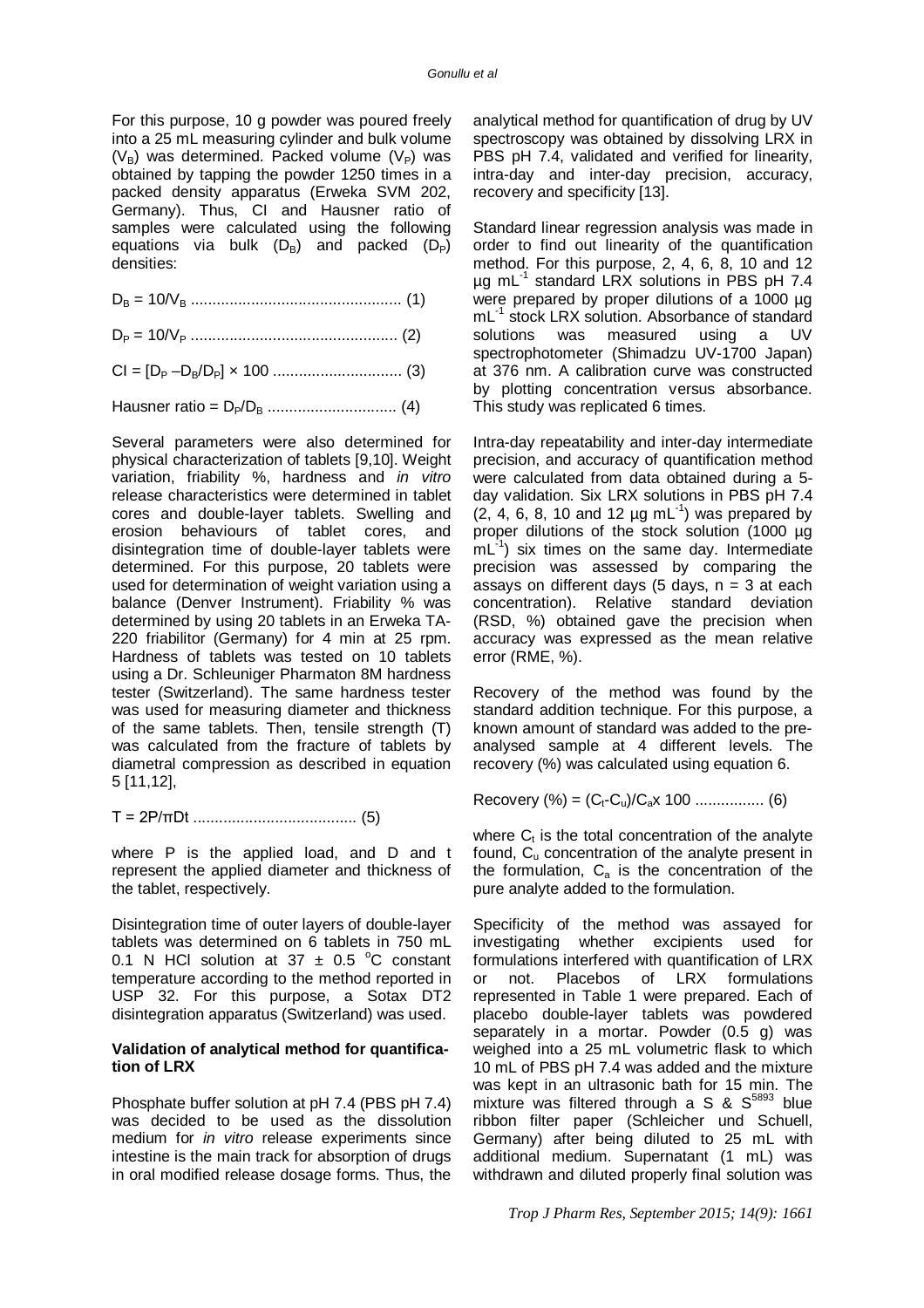assayed by UV spectroscopy. Each study was replicated 6 times.

#### *In vitro* **release study**

Drug release from tablet cores and double-layer tablets was studied according to the USP 32 Method II (paddle) at  $37 \pm 0.5$ <sup>o</sup>C in 900 mL PBS pH 7.4 at 50 rpm rotation speed. Samples 9 mL were taken from dissolution medium at predetermined time intervals. They were diluted to 10 mL and filtered through ablue ribbon filter paper. They were assayed by UV spectroscopy at 376 nm.

Drug release profiles from tablet cores and double-layer tablets was evaluated using different kinetic models. Eqs. 7 - 9 describe zeroorder, first-order and Higuchi root-square models as follows [14,15],

Q<sup>t</sup> = Q0+ k0t ......................................(7)

where  $Q_t$  and  $Q_0$  are amount of drug released at time t and in the dissolution medium at  $t = 0$ (usually,  $Q_0 = 0$ ), respectively, and  $k_0$  is the zeroorder release constant.

$$
Q_t = Q_{\infty} (1 - e^{-k} t) \dots (8)
$$

where Q∞ represents the total amount of drug in the matrix and  $k_1$  is the first-order kinetic constant.

Qt = kHt 1/2 .......................................... (9)

where  $k_H$  is the Higuchi rate constant.

Drug release profiles were also evaluated using Korsmeyer-Peppas equation (exponential equation) (Eq. 10) since these models could fail to explain drug release mechanism in case of swelling along with gradual erosion of the matrix due to hydration [16],

Log [Q<sub>t</sub>/Q<sub>∞</sub>] = log k + nlogt ............. (10)

Swelling and erosion behaviours of tablet cores were investigated after immersion of the tablets in the dissolution medium PBS pH 7.4. Thus, relationship between drug release and polymer hydration could be clarified [17]. Tablets were weighed  $(W_0)$  and placed in beakers each containing a mesh underneath the tablets in PBS pH 7.4. Beakers were closed and placed a waterbath (Daihan Scientific, Korea) kept at 37 ± 0.5  $^{\circ}$ C constant temperature during the study. After 1, 2, 3, 4, 5, 6, 7, 8, 9, 10 and 24 hours, beakers were removed from the water bath. Tablets with meshs were withdrawn from the

medium and blotted to remove excess water and the tablets weighed  $(W_1)$ . Wet samples were kept in a climatic test cabinet (Nüve TK 120, Turkey) at 80 °C and 10 % relative humidity for 24 h time period. They were then allowed cooling in a desiccator and weighed until constant weights were achieved for each of them. Thus, final dry weight  $(W_2)$  of each sample was obtained. The experiment was performed in triplicate for each time point. Increase in weight due to absorbed liquid or medium uptake was estimated at each time point from Eq. 11 when remained % of tablets at the 24th hour was calculated using Eqs 12 and 13.

Weight change (%) =  $[(W_1-W_2)/W_0] \times 100$ …….. (11)

Remained % = 100 – ES ........................(12)

ES = [(W<sup>0</sup> – W2)/W0] x 100 ......................(13)

#### **Statistical analysis**

*In vitro* drug release data were evaluated using GraphPad Prism 5 software and one-way ANOVA to determine differences for release profiles, swelling and erosion data of all formulations at 0.05 as the level of significance.

## **RESULTS**

#### **Physical properties of LRX double-layer tablets**

CI in the ranges of 12-16 and 18-21 displays respectively good and fair to passable flowability. Hausner ratio of a powder below 1.25 indicates good flowability, while above 1.6 predicts cohesion of particles [10]. Thus, CI values and Hausner ratios give information on flowability and compressibility of powder mixtures of outer layer and tablet cores (Table 2). The result of physical characteristics of tablet cores and double-layer tablets provided good weight uniformity indicating low standard deviations up to  $\pm$  1.2 (relative standard deviations lower than 0.5 %) as can be seen in Table 2. Hardness of tablet cores and double-layer tablets ranges from 106-200 N and 78-147 N, respectively. The lowest hardness values led to the lowest tensile strength. Tablet cores passed the friability test with values lower than 0.5 % while the highest friability was obtained as 1.0 %, which is an acceptable value according to the compendial sources in the case of double-layer tablets. Outer layers of all doublelayer tablets disintegrated within  $45 \pm 0.016$  s.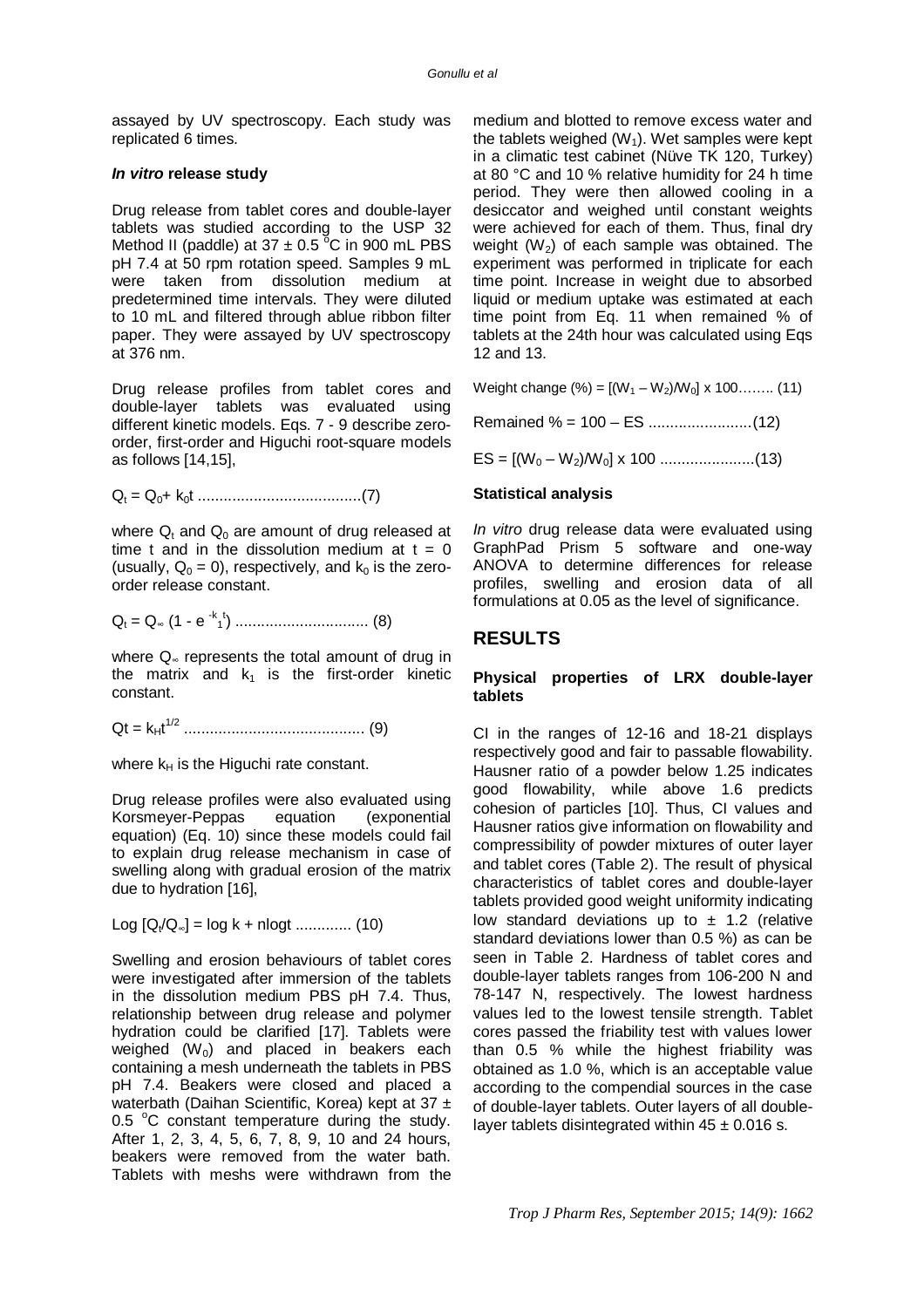|         | Table 2: CI values and hausner ratios of powder mixtures and physical characterization of LRX double-layer |  |
|---------|------------------------------------------------------------------------------------------------------------|--|
| tablets |                                                                                                            |  |

| <b>Formulations</b>    |                 | CI (Flow and<br>compression quality) | <b>Hausner</b><br>ratio | Weight<br>(mg) | <b>Hardness</b><br>(N) | <b>Tensile</b><br>strength<br>(T) (Mpa) |
|------------------------|-----------------|--------------------------------------|-------------------------|----------------|------------------------|-----------------------------------------|
| Outer layer            |                 | 16.22 (Good)                         | 1.19                    |                |                        |                                         |
|                        | core HPMC-1     | 20.09 (Fair to passable)             | 1.25                    | $102 \pm 0.2$  | $106 \pm 3.92$         | $5.22 \pm 0.10$                         |
|                        | core HPMC-2     | 16.75 (Good)                         | 1.20                    | $101 \pm 0.2$  | $106 \pm 2.94$         | $5.13 \pm 0.07$                         |
| cores                  | core PVP-1      | 33.34 (Poor)                         | 1.50                    | $102 \pm 0.2$  | $111 \pm 3.91$         | $5.53 \pm 0.10$                         |
|                        | core PVP-2      | 31.58 (Poor)                         | 1.46                    | $103 \pm 0.2$  | $111 \pm 3.92$         | $5.31 \pm 0.11$                         |
| Tablet<br>Double-layer | core Ca-1       | 34.99 (Poor)                         | 1.54                    | $102 \pm 0.2$  | $200 \pm 8.88$         | $9.79 \pm 0.43$                         |
|                        | core Ca-2       | 34.88 (Poor)                         | 1.54                    | $102 \pm 0.2$  | $178 \pm 5.88$         | $8.84 \pm 0.29$                         |
|                        | core HPMC-PVP-1 | 21.28 (Fair to passable)             | 1.27                    | $101 \pm 0.2$  | $123 \pm 2.94$         | $5.99 \pm 0.14$                         |
|                        | core HPMC-PVP-2 | 17.45 (Good)                         | 1.21                    | $101 \pm 0.3$  | $125 \pm 2.82$         | $6.05 \pm 0.14$                         |
|                        | HPMC-1          |                                      |                         | $249 \pm 1.2$  | $78 \pm 3.91$          | $2.01 \pm 0.10$                         |
|                        | HPMC-2          |                                      |                         | $248 \pm 0.5$  | $93 \pm 3.92$          | $2.41 \pm 0.10$                         |
|                        | PVP-1           |                                      |                         | $249 \pm 0.6$  | $86 \pm 5.89$          | $2.22 \pm 0.12$                         |
| tablets                | PVP-2           |                                      |                         | $250 \pm 0.9$  | $90 \pm 4.91$          | $2.33 \pm 0.10$                         |
|                        | Ca-1            |                                      |                         | $249 \pm 0.6$  | $147 \pm 7.85$         | $3.82 \pm 0.20$                         |
|                        | Ca-2            |                                      |                         | $248 \pm 0.5$  | $140 \pm 4.91$         | $3.61 \pm 0.13$                         |
|                        | HPMC-PVP-1      |                                      |                         | $248 \pm 0.5$  | $99 \pm 5.88$          | $2.55 \pm 0.15$                         |
|                        | HPMC-PVP-2      |                                      |                         | $249 \pm 0.8$  | $91 \pm 2.93$          | $2.33 \pm 0.08$                         |

#### **Validation results**

Absorption spectra of LRX showed  $\lambda_{\text{max}}$  at 376 nm. The representative linear equation was  $A =$  $aC + b$ , where C is the concentration,  $A = the$ absorbance,  $a =$  the slope, and b is the intercept. In the current method, regression equations were  $A = 22.894C - 0.078$  with  $r = 0.9999$  in PBS pH 7.4.

Intra-day and inter-day R.S.D. values obtained by the proposed method were found to be between 0.40-1.90 %. Accuracy of the method was also expressed here as R.M.E. lower than 2 %, between 0.08 % and 1.67 %. Recovery of LRX was found between 99.77  $% \pm 0.002$  and 100.45  $% \pm 0.002$  by standard addition method.

Quantification method was specific for LRX detection. Constituents in formulations did not display absorbance at 376 nm which was the maximum wavelength for LRX in PBS pH 7.4.

#### *In vitro* **drug release**

Fast-disintegrating outer layer of all double-layer tablets released their LRX content within 45 min  $(p > 0.05)$ . This is similar to the release profile obtained in the conventional tablet containing the individual dose of the drug (Figure 2a,b). Subsequently, tablets displayed sustained drug delivery since their tablet cores released drug in a longer time period. Statistically significant differences were detected among LRX release profiles obtained from tablet cores of all formulations ( $p < 0.05$ ). The slowest LRX release rate  $(1.21 \text{ mg}\%.\text{h}^{-1})$  was obtained with doublelayer tablets based on PVP K90 in the tablet core (formulations PVP-1 and PVP-2) followed by formulations HPMC-2  $(2.31 \text{ mg\%}.h^1)$ , HPMC-PVP-2 (2.38 mg%.h<sup>-1</sup>), HPMC-1 (2.80 mg%.h<sup>-1</sup>), HPMC-PVP-1 (2.89 mg%.h-1 ), Ca-2 (3.21 mg%.h<sup>-1</sup>) and Ca-1(3.26 mg%.h<sup>-1</sup>). Double-layer tablets released LRX according to Higuchi kinetic model (Table 3).

#### **Swelling and erosion behaviour of tablet cores**

As can be seen in Figure 1, the highest swelling rate was observed with carbomer based tablet cores (Ca-2 and Ca-1) followed by formulations HPMC-PVP-2, HPMC-PVP-1, HPMC-1, HPMC-2, PVP-1 and PVP-2 (*p* < 0.05). 52.75 and 52.01 % of carbomer based tablet cores were remained at the end of 24 h indicating diffusion governed by Fick's law of Case II transport (Figure 3).



**Figure 1:** Change in weight of tablet cores for 24 h; ◊  $=$  core HPMC-1,  $\Box$  = core HPMC-2,  $x =$  core PVP-1, - $=$  core PVP-2,  $\triangle =$  core Ca-1,  $\equiv$  = core Ca-2,  $\triangle =$  core HPMC-PVP-1, ● = core HPMC-PVP-2.

*Trop J Pharm Res, September 2015; 14(9): 1663*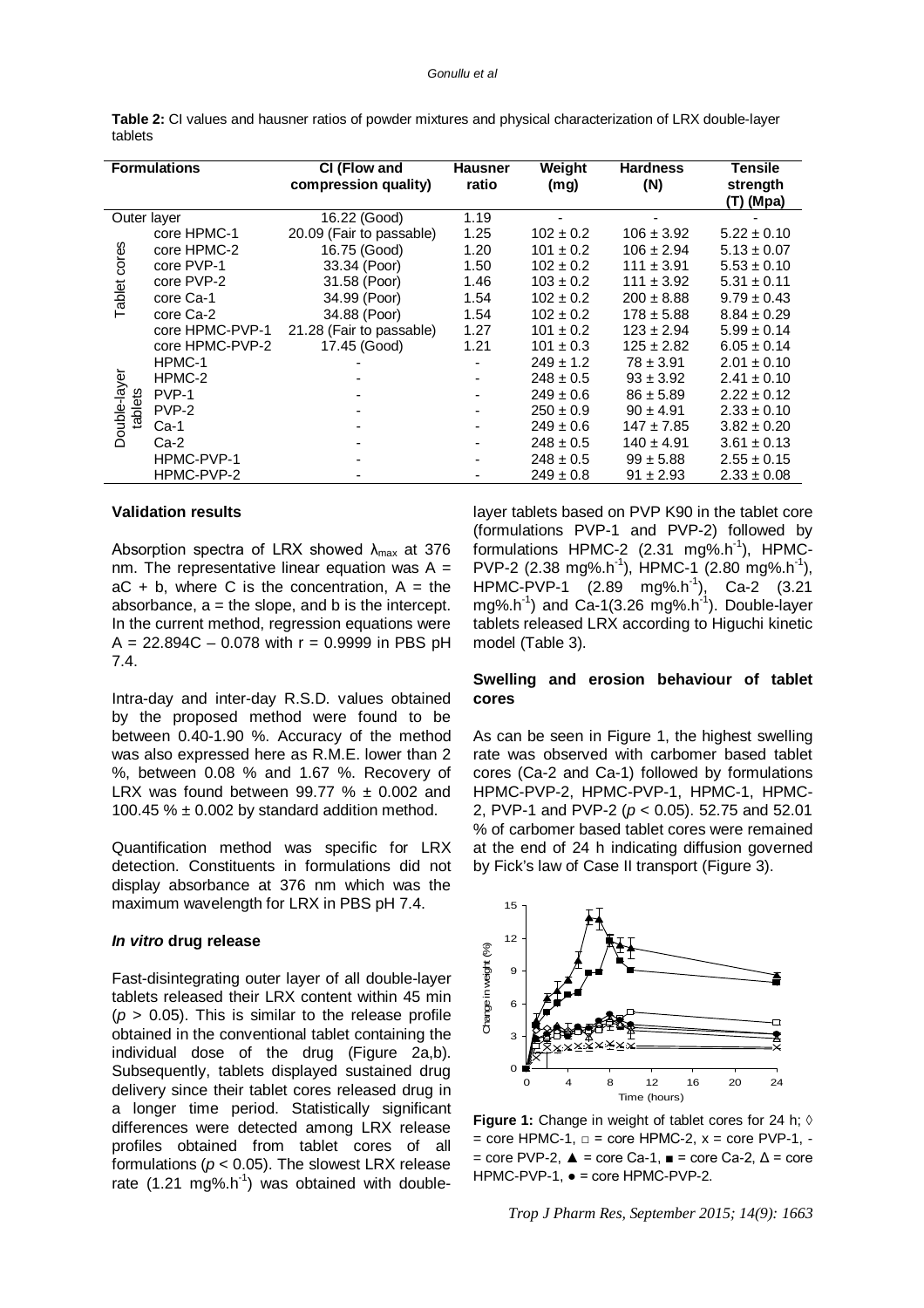

**Figure 2a,b:** Release profiles of LRX from tablet cores and their double-layer tablets. **Figure 2a;** −◊− = core HPMC-1, -□- = core HPMC-2, --◊-- = core PVP-1, --□-- = core PVP-2, -○- = core Ca-1, -∆- = core Ca-2, --○-- = core HPMC-PVP-1, --Δ-- = core HPMC-PVP-2, **Figure 2b;** −♦− = HPMC-1, −■− = HPMC-2, --♦-- = PVP-1, --■-- = PVP-2, −●− = Ca-1, −▲− = Ca-2, --●-- = HPMC-PVP-1, --▲-- = HPMC-PVP-2.

|  |  | <b>Table 3:</b> Kinetic modeling of drug release from tablet cores and double-layer tablets |
|--|--|---------------------------------------------------------------------------------------------|
|--|--|---------------------------------------------------------------------------------------------|

| <b>Formulation</b>   | Zero<br>order |       |              | <b>First order</b> |             | Higuchi<br>model |  | <b>Exponential</b><br>(Korsmeyer –<br>Peppas model) |             | Order of release<br>(Korsmeyer -<br>Peppas model) (g/h) $\times$ 10 <sup>3</sup> | <b>Diffusion</b><br>rate |
|----------------------|---------------|-------|--------------|--------------------|-------------|------------------|--|-----------------------------------------------------|-------------|----------------------------------------------------------------------------------|--------------------------|
|                      | r             | $K_0$ | $\mathbf{r}$ | $K_1$              | R           | D                |  | r                                                   | $\mathbf n$ |                                                                                  |                          |
| Tablet cores         |               |       |              |                    |             |                  |  |                                                     |             |                                                                                  |                          |
| core HPMC-1          | 0.936 3.14    |       | 0.763        | 0.09               | 0.997       | 17.84            |  | 0.997                                               | 0.59        | Non-Fickian                                                                      | 3.425                    |
| core HPMC-2          | 0.989         | 3.03  | 0.796        | 0.14               | 0.986       | 16.14            |  | 0.998                                               | 0.83        | Non-Fickian                                                                      | 3.057                    |
| core PVP-1           | 0.857         | 1.90  | 0.698        | 0.09               | 0.968       | 11.45            |  | 0.986                                               | 0.61        | Non-Fickian                                                                      | 2.065                    |
| core PVP-2           | 0.859         | 1.48  | 0.718        | 0.08               | 0.968       | 8.91             |  | 0.989                                               | 0.57        | Non-Fickian                                                                      | 1.624                    |
| core Ca-1            | 0.895         | 3.92  | 0.691        | 0.17               | 0.970       | 22.70            |  | 0.976                                               | 1.20        | Supercase II                                                                     | 3.631                    |
| core Ca-2            | 0.904 3.61    |       | 0.695        | 0.18               | 0.970       | 20.62            |  | 0.980                                               | 1.27        | Supercase II                                                                     | 3.314                    |
| core<br>HPMC-PVP-1   | 0.904 2.62    |       | 0.752        | 0.09               | 0.986       | 15.21            |  | 0.992                                               | 0.60        | Non-Fickian                                                                      | 2.790                    |
| core<br>HPMC-PVP-2   | 0.996 3.99    |       | 0.842 0.13   |                    | 0.972 20.79 |                  |  | 0.983                                               | 0.77        | Non-Fickian                                                                      | 4.014                    |
| Double-layer tablets |               |       |              |                    |             |                  |  |                                                     |             |                                                                                  |                          |
| HPMC-1               | 0.996 2.80    |       | 0.951        | 0.05               | 0.976       | 14.65            |  | 0.947                                               | n/a         | n/a                                                                              | 3.905                    |
| HPMC-2               | 0.985 2.31    |       | 0.931        | 0.05               | 0.991       | 12.42            |  | 0.957                                               | n/a         | n/a                                                                              | 3.363                    |
| PVP-1                | 0.950         | 1.21  | 0.903        | 0.03               | 0.999       | 6.77             |  | 0.975                                               | n/a         | n/a                                                                              | 2.280                    |
| PVP-2                | 0.934         | 1.21  | 0.883        | 0.03               | 0.996       | 6.90             |  | 0.980                                               | n/a         | n/a                                                                              | 2.220                    |
| $Ca-1$               | 0.944         | 3.26  | 0.849        | 0.06               | 0.994       | 18.33            |  | 0.974                                               | n/a         | n/a                                                                              | 4.085                    |
| $Ca-2$               | 0.966         | 3.21  | 0.891        | 0.06               | 0.987       | 17.51            |  | 0.952                                               | n/a         | n/a                                                                              | 4.020                    |
| HPMC-PVP-1           | 0.984         | 2.89  | 0.922        | 0.05               | 0.991       | 15.56            |  | 0.969                                               | n/a         | n/a                                                                              | 4.167                    |
| HPMC-PVP-2           | 0.976 2.38    |       | 0.914        | 0.05               | 0.995       | 12.93            |  | 0.967                                               | n/a         | n/a                                                                              | 3.405                    |

*r*, correlation coefficient; *K*0, zero order release constant (mg%/h); *K*1, first order release constant (h-1 ); *D*, diffusion coefficient (mg%/h<sup>1/2</sup>); n, release exponent; n/a, not applicable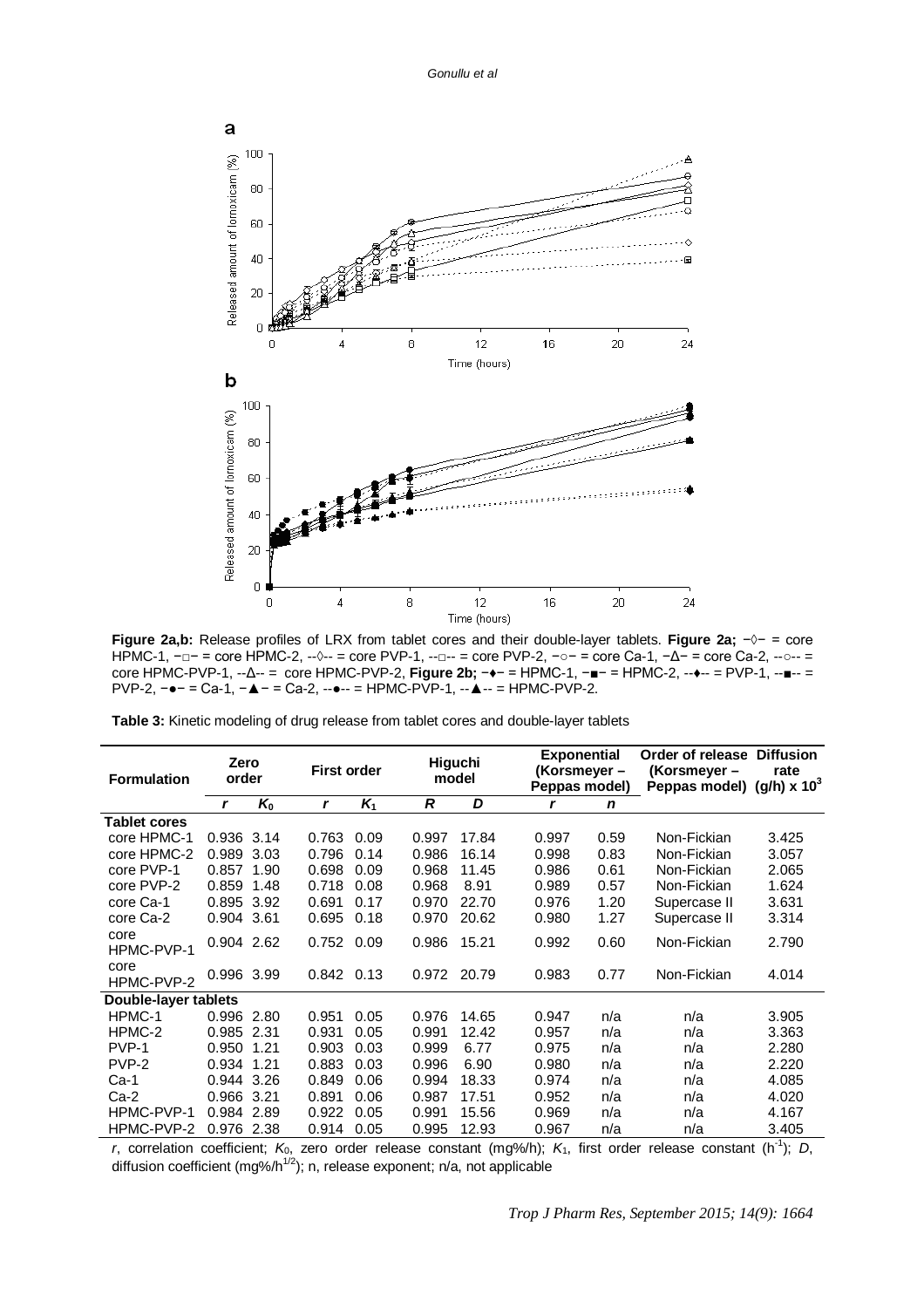

**Figure 3:** Size of tablet cores remaining at the 24th h

### **DISCUSSION**

The physical characteristics of the double-layer tablet formulations conformed to compendial requirements. Parameters describing physical properties of tablets demonstrated mechanical strengths of formulations. In spite of poor compression characteristics of core tablets based on PVP K90 and carbomer, the doublelayer tablets displayed good inter-layer adhesion as expected.

The outer layer of double-layer tablets displayed a good flow and compression characteristics when characteristics of tablet cores were variable depending on their polymer content (Table 2). Among the other polymers, carbomer caused the weakest compression quality for tablet cores (core Ca-1 and core Ca-2) indicating cohesion of powder particles and possible compression problems in a case of large scale production. PVP K90 followed carbomer with poor flow and compression quality of tablet cores (Formulations core PVP-1 and core PVP-2). Increase in concentrations of carbomer and PVP K90 did not affect the powder characteristics. However, HPMC and HPMC:PVP K90 mixture resulted in good or fair to passable flowability and compressibility all ratios in the formulations.

Increase in avicel concentration increased drug diffusion rate from tablet cores (Table 3). Carbomer based tablet cores (core Ca-1 and core Ca-2) displayed Supercase II transport, which is typical for cylindrical matrix tablets indicating coupled diffusion/polymer relaxation, when the other formulations released drug in the non-Fickian kinetic correspond to coupled diffusion/erosion. When a matrix tablet containing hydrophilic polymers for sustaining drug release gets in contact with an aqueous medium, the

medium passes into the matrix tablet structure and polymer at surface turns into a gel at first [10,14]. In the case of carbomer based tablet cores, system swelled by continuous medium transfer into tablets. Diffusion was governed by Fick's law and supercase II transport which reflects the influence of polymer relaxation on molecules' movement in the matrix, here [18,19]. However, tablet erosion follows polymer relaxation via the lost of the outer gel layer in the case of non-Fickian drug release. In other words, transfer of the dissolution media into the system continues and outer gel layer starts to regenerate followed by tablet erosion.

Swelling and erosion experiments on tablet cores also helped us describing drug release characteristics of tablets. Polymer relaxation and matrix swelling in carbomer based tablet cores (core Ca-1 and core Ca-2) are clearly reflected by Figures 2 and 3. Swelling of those tablet cores reached to a maximum at the 8th h and they could maintained about 52 % of their size at the 24th h indicating Supercase II transport as the dominant drug release mechanism. However, tablet erosion was detected with the tablet cores of other formulations displaying remaining percentage lower than 16 % after 24 h.

#### **CONCLUSION**

Double-layer tablets particle for tablet cores based on HPMC and HPMC-PVP mixture displayed better flow and compression properties while the slowest drug release profiles were obtained with PVP K90 based tablet cores. Although, PVP K90 and carbomer based tablet cores displayed poor flow and compression properties indicating possible problems for largescale production, double-layer tablets of all formulations showed desired physical

*Trop J Pharm Res, September 2015; 14(9): 1665*